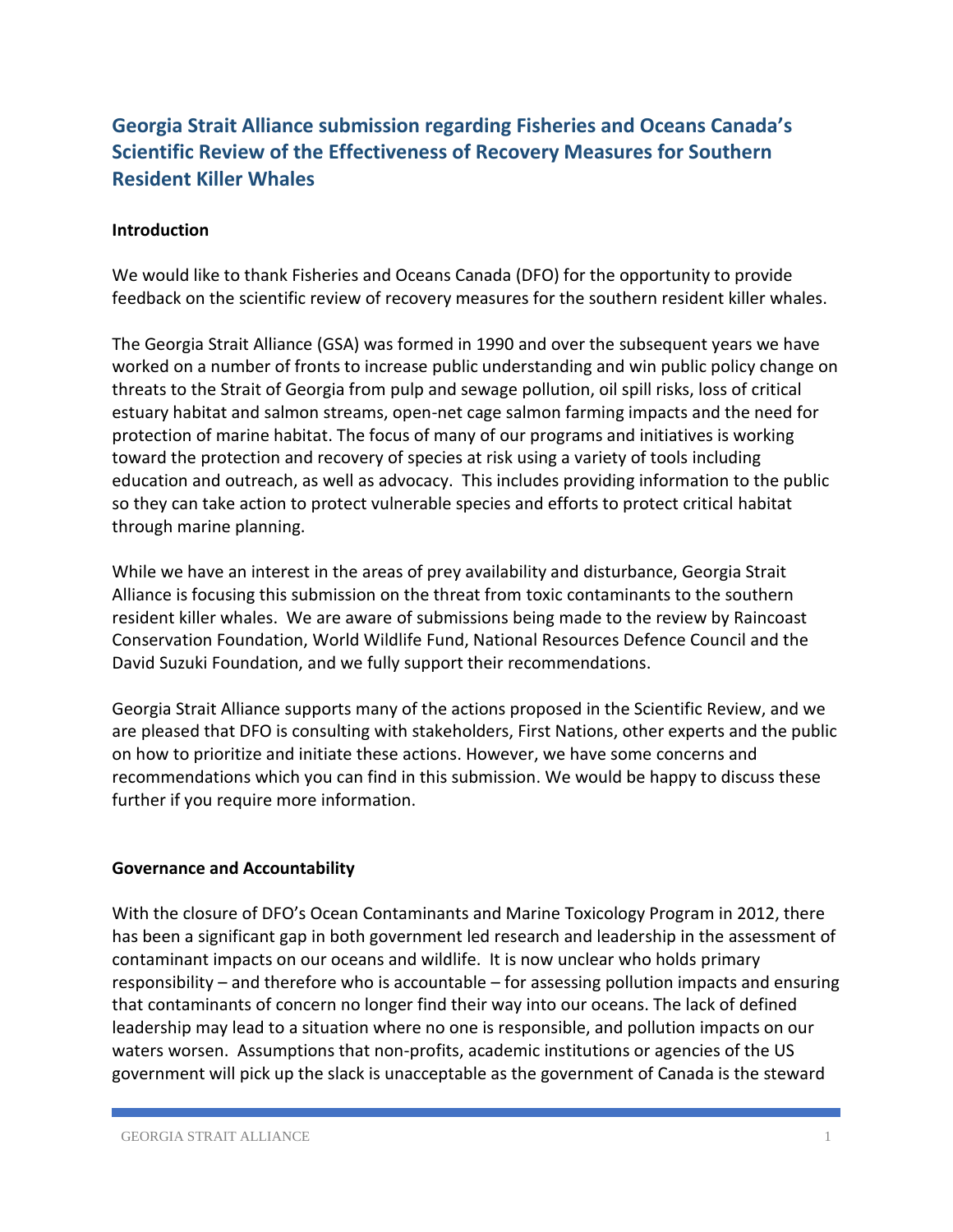of our oceans. In lieu of re-opening the contaminants program, we recommend the following actions be taken:

# Restructure and expand actions for clarity:

- $\circ$  The details of the actions being implemented should be structured to include where the action will geographically take place, point of contact (name, department, email and phone number), partners, proposed start date, expected completion date, current status of the actions, and a list of resources including funding amounts and source. This makes responsibility and accountability clear, and will highlight gaps where they exist. An example of how to do this can be found in NOAA's [Species in the Spotlight Priority Actions: 2016-2020 Southern](http://www.nmfs.noaa.gov/stories/2016/02/docs/southern_resident_killer_whale_spotlight_species_5_year_action_plan_final_web.pdf)  [Resident Killer Whale DPS](http://www.nmfs.noaa.gov/stories/2016/02/docs/southern_resident_killer_whale_spotlight_species_5_year_action_plan_final_web.pdf)
- $\circ$  As part of this increase in clarity, DFO must still play a leadership role so that it can work with partners to ensure research is focusing on urgent areas of concern and that the result of the research is shared with the public and become the basis for public policy. Though DFO is not necessarily doing the research, they can no longer abrogate their role as stewards of the public good when it comes to contaminants. They must lead in ensure contaminants are kept out of our waters and the habitat of at risk species such as the southern resident killer whale.

# - **Funding for contaminant research outside of federal government:**

 $\circ$  As DFO's contaminants program has closed, out of necessity, other agencies and organizations have undertaken research and monitoring of contaminants in our oceans. GSA understands that DFO supports and works with some of these agencies, however, to ensure continuity and strength of data collection and monitoring, we recommend DFO commit to long-term and ongoing financial support of this work. If DFO eventually plans to re-commit to contaminants ocean research, this would prevent replicating research that has already been done by other organizations while also avoiding detrimental gaps in research and monitoring. GSA supports DFO providing funding to programs such as the Vancouver Aquarium Pollution Tracker Program and encourage the agency to broaden support to other research programs as well. Data collected through this program could be provided to DFO so that it can be used to make informed decisions on what is needed to address contaminant issues and implement new and effective contaminant policies, which would improve the quality of southern resident killer whale habitat.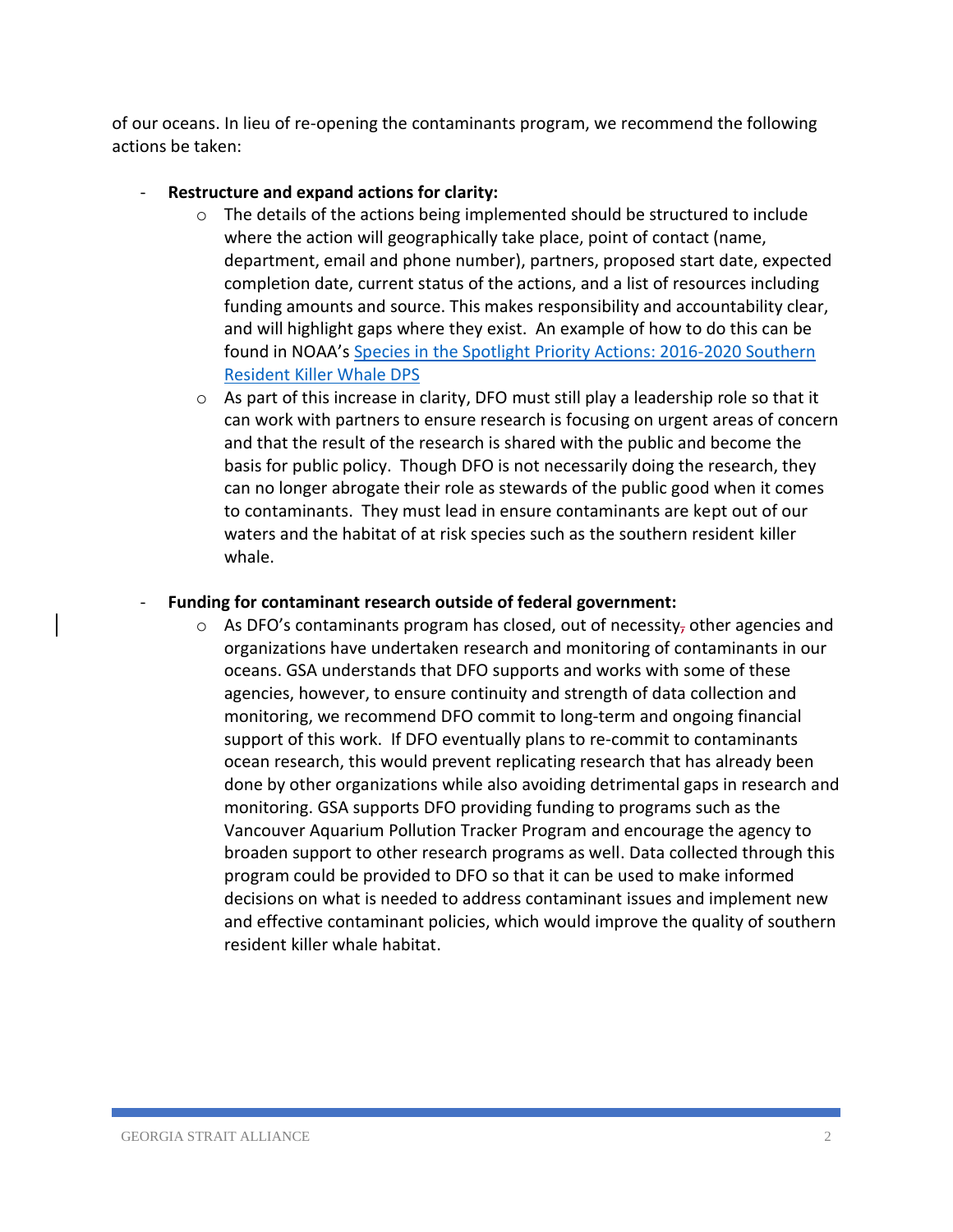# **Development of a Transboundary Working Group**

GSA supports the formation of this working group, as the success of protecting and recovering the southern resident killer whale population hinges on joint efforts between our two countries. We recognize the tremendous value of sharing information, research and field experience, as this will allow us to implement action measures quickly and more effectively, while leveraging shared capacity. Its effectiveness will be improved if the following recommendations are implemented:

- Complete Terms of Reference in the next six months. This would clearly and quickly establish the responsibilities and power that the working group would hold.
- The group should be established and have an initial meeting within the next six months with sub-groups created to address each of the three threats. The creation of subgroups would increase efficiency and narrow the focus of individual members to their field of expertise.

# **Contaminants Research, Monitoring & Enforcement**

In addition to research, what is also important to ocean health is that contaminants of concern are monitored and laws restricting use and disposal of these chemicals are enforced. GSA supports improving enforcement of Canadian regulations to reduce toxic chemical discharges at the source, and strengthening those law to reduce point and non-point sourcedischarge. We recommend the following:

- Currently, the action plan specifies research goals that have already been undertaken by other organizations. DFO should be clearer on this fact, both to avoid redundancies and so that updates on action plan activities are clear on what research was done post action plan release and which had been completed prior to its publication. For e.g., some research has already been done on contaminants in Chinook Salmon; research has been done on impacts of oil spills on marine mammals, and contaminants of concern in southern residents have been identified, however monitoring has not been effectively implemented. NOAA and the Vancouver Aquarium's Pollution Tracker Program are two examples of organizations that have collected data on contaminants, and could provide information on many of the research goals listed in the action plan, if they haven't already.
- We support the recovery measure to conduct a pathway-based risk assessment to quantify the risk of biological pollutants from various pathways of introduction, such as agricultural runoff, sewage effluent, and wildlife rehabilitation facilities. If these sources are found to be a risk to the health of southern resident killer whales, regulations need to be put in place immediately to eliminate or treat effluent to prevent the pollutants from making their way into the marine environment.
- We must gain clarity on the risks to southern residents and their prey of point and nonpoint source pollution, therefore research in this area must be prioritized. This needed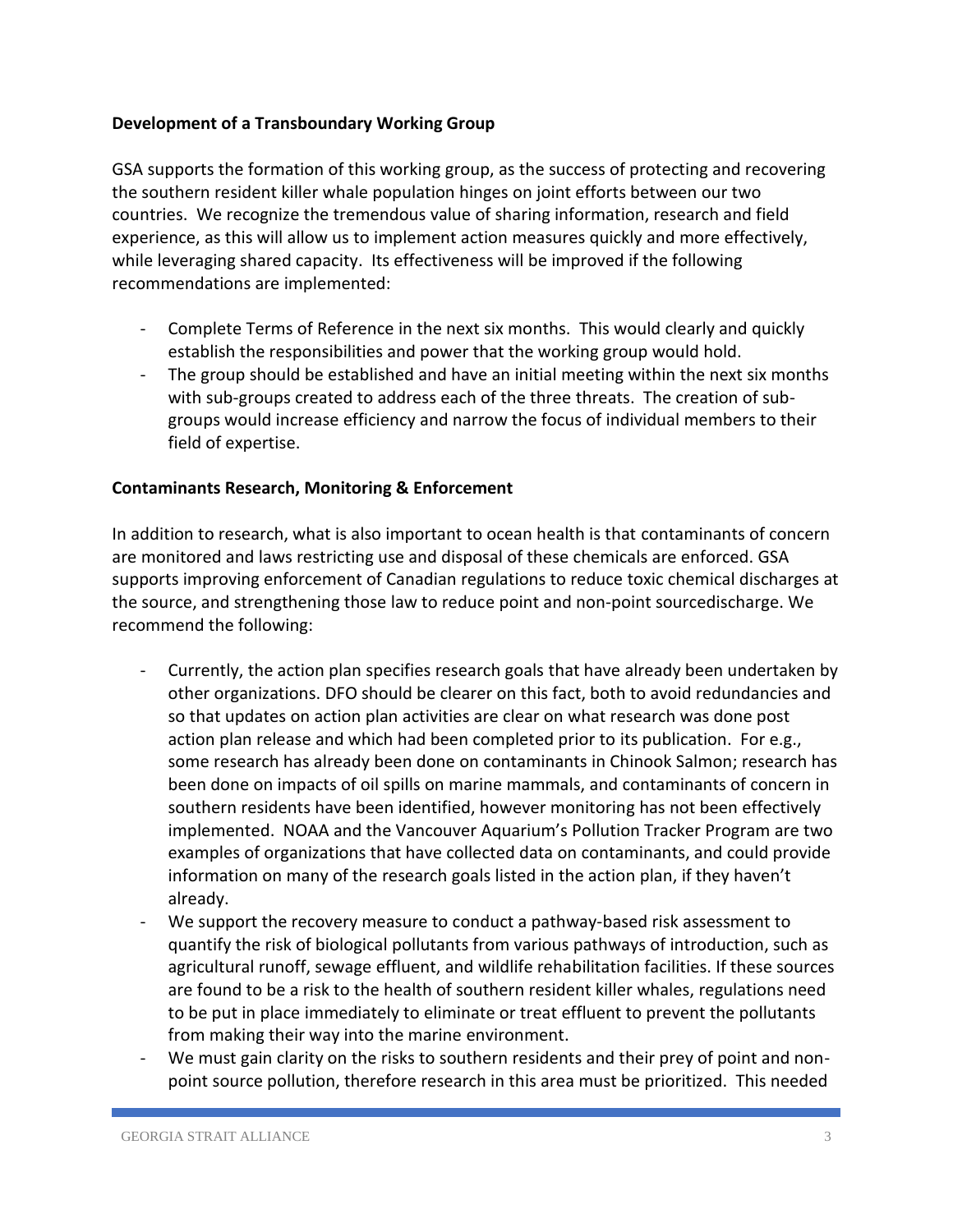research must also include cumulative impacts of multiple point source and non-point source pollution, as evaluating discharges in isolation does not effectively assess impacts nor provide the essential information to create plans to restrict discharge. The monitoring stations that have been put in place along the coast in the receiving environment should be maintained for the long term to gather useful information and this data must be used to finalize a list of the contaminants that exist in the marine environment, and pose a threat to the health of the orcas and other marine mammals. When these contaminants are identified, more immediate action must be taken to ban their use rather than simply asking for more research to be done. Impacts on ocean wildlife, in particular at risk species such as southern residents, must be considered when approving and removing chemicals from use in our communities.

#### **Wastewater Management**

Municipal wastewater is a major source of pollution of our waterways that include critical habitat of the southern resident killer whales. Current regulations fall short in testing and monitoring for persistent organic pollutants, which are known to be causing negative impacts on reproduction, development, and immune system function in orcas. Regulations also do not effectively monitor and address the issue of emerging chemicals or pharmaceuticals. Our recommendations are as follows:

#### - **More effective cradle to grave management of chemicals:**

 $\circ$  The current system of approving a myriad of new chemicals for public use each year then asking regional governments to resolve the problem of discharge into the environment through advanced sewage treatment is an unfair and ineffective way to manage chemicals from cradle to grave. Chemicals should not be approved for use without extensive research into their impacts in the receiving environment and without a clear means to effectively ensure that they are not discharged freely. One way to address this is by creating a feedback loop between wastewater treatment managers and regulators who approve chemicals at the federal level. Management of chemicals at the end-of-life stage needs to be integrated into the chemical approval process.

#### - **Shortened timeline for upgrades to secondary treatment:**

o As we have long stated and laid out publicly during the consultations on the creation of national wastewater regulations, we support accelerated timelines for compliance with national wastewater treatment standards, and that it should include appropriate funding from all levels of government. In particular, the upgrade to Metro Vancouver's Iona WWTP should be advanced from 2030, in particular as the regions' own Liquid Resource Management Plan indicates a recognition and commitment to upgrading this plant sooner, if funding is available.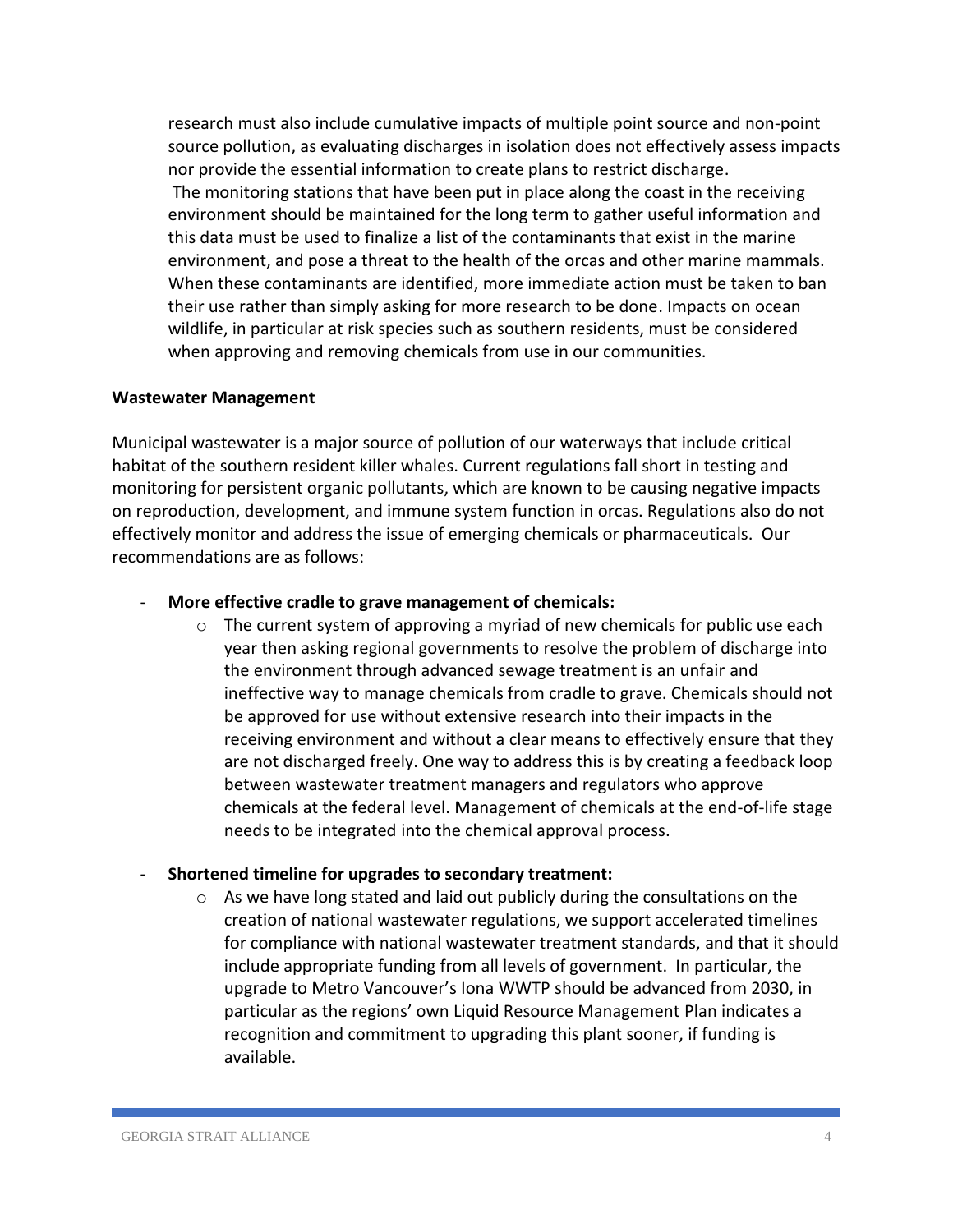#### - **Broaden criteria for assessment wastewater effluent:**

 $\circ$  The current regulations for wastewater monitoring only focus on biological measures such as Total Suspended Solids (TSS) and Biochemical Oxygen Demand (BOD) as a measure of 'secondary treatment' and water quality. Policy needs to be created and regulations need to be implemented to test for and monitor a large range of chemicals negatively affecting the health of southern resident killer whales and other marine life, including but not limited to PCBs, PCBDEs, dioxins and furans. To ignore these chemicals limits our ability to effectively assess what chemicals are making their way through our wastewater systems and limits our ability to remove them from the waste stream. As always, source control is the most effective way to reduce chemicals making their way into our environment, however, source control is never 100% effective and must work hand in hand with more effective wastewater treatment monitoring and technologies.

# - **Include microplastics in monitoring efforts**:

o The province of Ontario is currently drafting water quality standards related to micro-plastics, another growing marine pollution concern. Though the impacts of microplastics on the health of the southern resident killer whales is unclear, they do impact their prey and it is a risk that we can reduce. Canada should be following suit with national regulations. Research and standards could be taken from the work already done in Ontario and used to inform policies in our own province and across the country.

# **Disposal at Sea**

- **Expansion of monitoring criteria:**
	- $\circ$  Current regulations only test sediment for a small number of chemicals and this needs to be expanded to include testing for other chemicals, especially PCBs, PCBDEs, dioxins and furans, in order to more effectively assess the potential negative impacts they could be having on the health of southern resident killer whales.

#### **Derelict Vessels**

Small chronic spills is a major contributor of contamination to our oceans, in particular in localized areas. GSA is pleased to see that the Ocean Protection Plan includes preliminary funding for the removal of derelict vessels on the coast and is beginning to address this growing threat to our coast. Abandoned vessels have the potential to release harmful chemicals such as fuels, oils, and paints into the marine environment, threatening the health of southern resident killer whales who can either inhale the fumes from the chemicals, or ingest them as they make their way through the food chain. We support the continued efforts to assess where derelict vessels are located and prioritizing their removal. In addition to these efforts, we also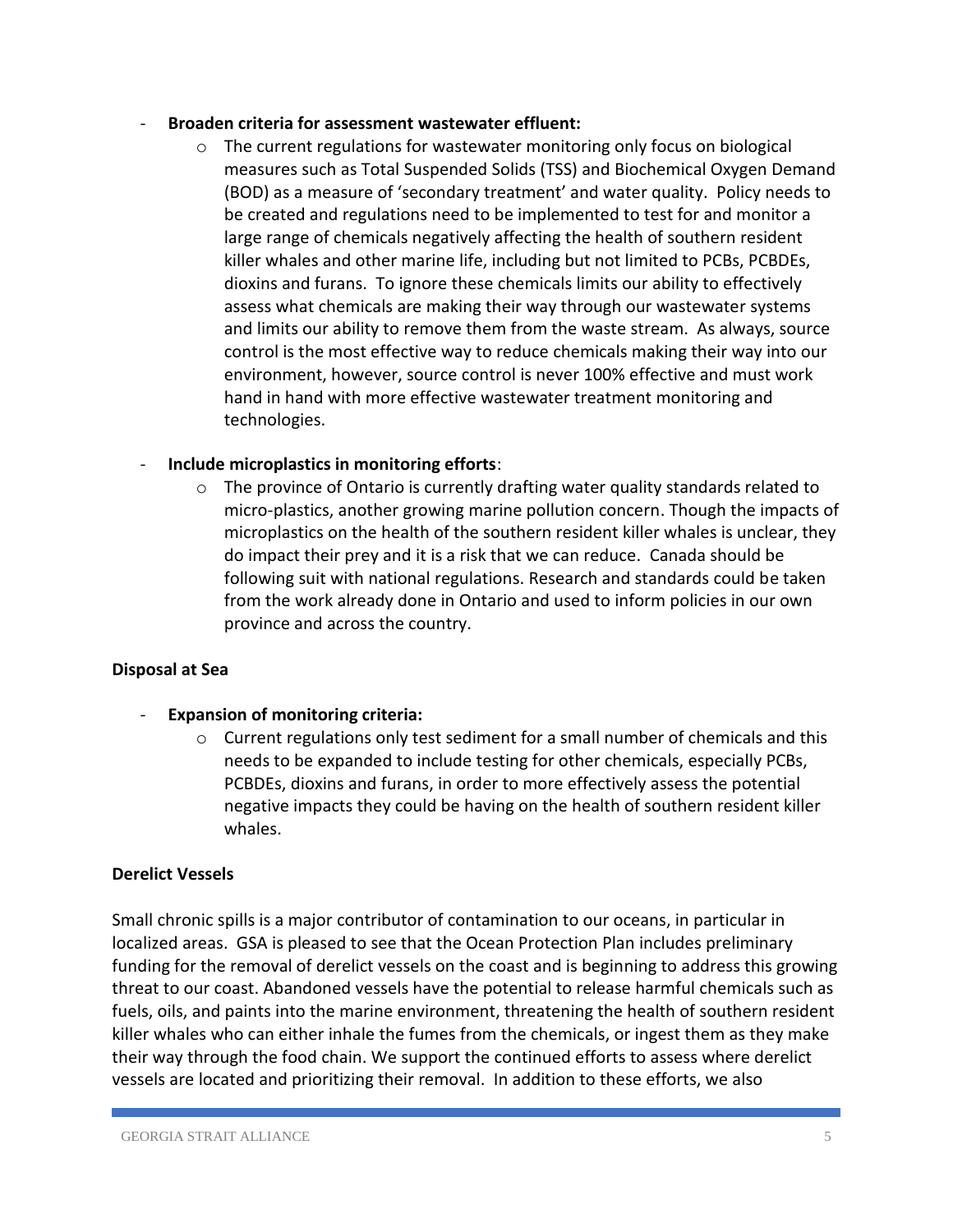recommend the following actions be taken to prevent vessels from being abandoned in the future and shifting the costs of removal to the vessel owners and away from taxpayers:

- Vessel registration regulations must be strengthened and enforced so that vessel ownership can be better tracked. If a vessel can be traced back to its owner, the cost of removing a derelict boat can be charged to the owner and not taxpayers.
- The government needs to implement legislation that would allow fine to be issued for any pollution resulting from the abandonment of a vessel. The vessel owner would be held accountable, which would likely reduce the number and frequency of abandoned vessels.
- There must be greater financial investment in ongoing efforts to address current derelict vessels but also to create a program which prevents boats from becoming derelict in the first place.

# **Oil Spills and Bitumen**

GSA is very concerned about the risk and impacts of an oil spill, especially diluted bitumen, on our coastline as it would threaten the survival of the southern resident killer whales. We applaud the efforts made by DFO to develop and fund improved emergency response preparedness within coastal communities in BC, including First Nations, but there are still issues that have not been addressed. Our concerns and recommendations are below.

Conventional Oil Spills:

- GSA is pleased that regional emergency response biologists are being hired and will be an active part of the oil spill response process. However, these positions must be permanent, they need to have the appropriate skill sets, and they must play more than an advisory role. They must be engaged in ensuring that actions are built on prioritizing biological consequences of the spill and not solely economic impacts.
- There is a need for an increase in leadership of the spill response office during a spill. The current state of multi jurisdiction participation without clear leadership from one agency cannot continue. We saw the impacts during the spill of the MV Marathassa in Vancouver 2 years ago. Delays in response time and disorganized response measures increase the negative effects of spills on wildlife and the environment, which has been seen in recent spill events.
- Current response practices place too much emphasis on industry self-regulation, which includes the responsibility of the industry to self-report when a spill happens. Government should be regularly monitoring industry to ensure compliance with the regulations is happening.
- Stronger enforcement of the polluter pays principle as stated in the OPP is a positive improvement as it creates unlimited liability, but is focused more on funding the spill response and does not explicitly lay out a process for damage compensation for environmental, fiscal and/or social impacts. The polluter needs to be held fully liable for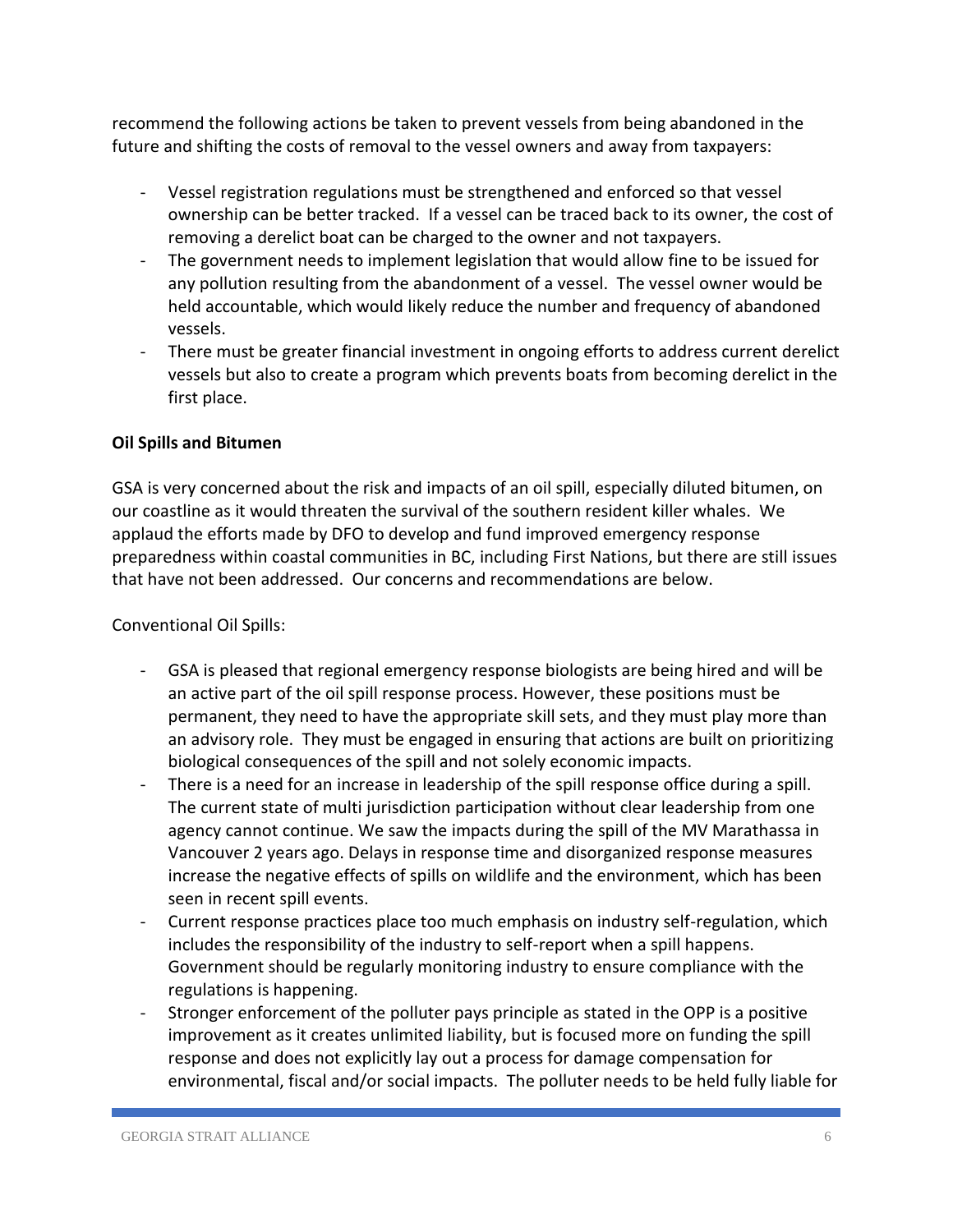environmental, fiscal and social damages resulting from a spill and the process of compensation needs to be clearly stated within the regulations.

- Current response protocols due not address the impacts or respond effectively to low probability-high consequence oil spill events in current response protocols. There is also the narrowness of spill response planning that could result in long term impacts not being addressed. The response plans are only looking at the initial 30-day impacts of a spill. The Exxon Valdez oil spill is a prime example of the long-term (decades) negative effects that oil spills have on the health of the environment, wildlife, and human health. There are no listed plans for looking at the health impacts on humans and other wildlife, and the plans ignore several spill risks such as rail cars or trucks discharging into the marine environment. Each of these shortcomings need to be addressed in spill response planning documents in order to mitigate impacts on wildlife habitat, including southern resident killer whales.
- The government needs to require escorts to accompany large vessels in addition to oil laden tankers in high-risk operating areas. This is a concern that is not addressed in the OPP.
- We would like to see the Western Canada Marine Response Corporation (WCMRC) area plans made publicly available and increase, enhance, and test them, as appropriate, with input from stakeholders. Geographic Response Plans (GRP) for areas of the coast not currently covered by WCMRC area plans need to be developed. GRPs should be incorporated into planning documents and made publicly available, which is not addressed by the OPP.

Diluted Bitumen Spills:

- **Moratorium on diluted bitumen transport:**
	- $\circ$  There is currently no sufficient technology to clean up spilled diluted bitumen (dilbit) once it sinks in our ocean, and research shows that it can sink. Studies show that the chemicals used to dilute bitumen evaporate approximately 24 hours after exposure to air, therefore a dilbit spill would see the sinking of bitumen take place approximately 24 hours after a spill. With initial spill response times ranging from 6-72 hours and taking into consideration the difficult conditions posed by the area the spill occurs in (e.g. strong currents, high winds, narrow channels), the success of recovering any dilbit is extremely low. The transportation of diluted bitumen should not be allowed until there is sufficient technology to recover it from the marine environment once it spills.
	- $\circ$  We do not support the development or expansion of fossil fuel projects and increased tanker traffic within the critical habitat of southern resident killer whales. The National Energy Board stated in it's Summary of Recommendation on the Kinder Morgan Trans Mountain Expansion Project that, "the Board finds that the operation of Project-related marine vessels would likely result in significant adverse effects to the Southern resident killer whales". Any project